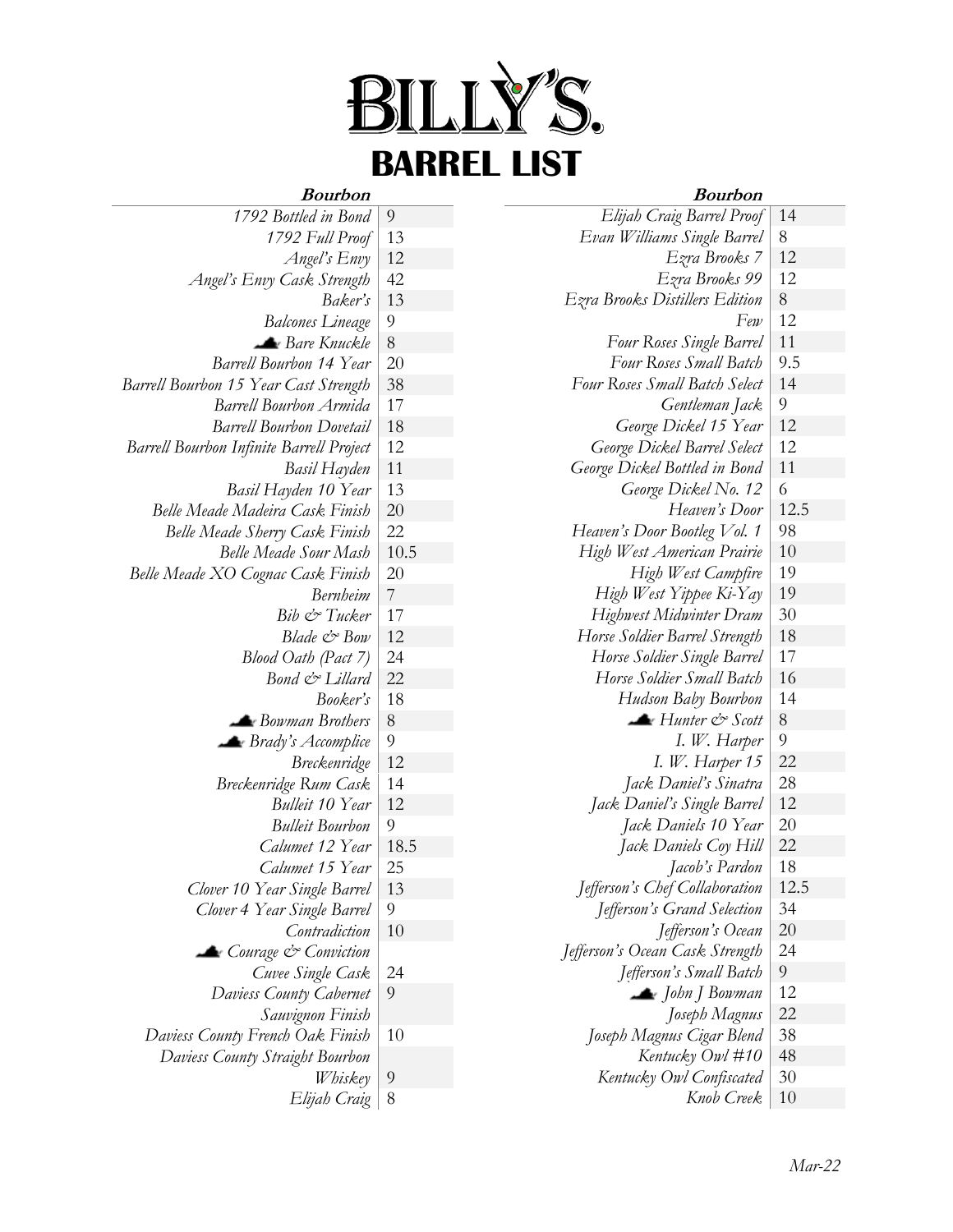#### **Bourbon**

- *Westland American Single Malt* 17.5 *Widow Jane* | 18.5 *Wild Turkey Kentucky Spirit* 14 *Wild Turkey Long Branch* | 10 *Wild Turkey Rare Breed* | 12 *Wild Turkey Revival* | 34
	- *Woodford Reserve* | 9.5
- *Woodford Reserve Double Oaked* | 14
	- *Woodford Reserve Wheat* | 9
		- *Yellowstone* 8

#### **Rarities \*Selection may vary depending on availability\***

| Blanton's               | <b>20</b> |
|-------------------------|-----------|
| <b>Buffalo Trace</b>    | 12        |
| E.H. Taylor Small Batch | 15        |
| Eagle Rare              | 14        |
| Elmer T. Lee            | 40        |
| George T. Stagg         | 30        |
| Henry Mckenna 10 Year   |           |
| <b>Bottled In Bond</b>  | 15        |
| Stagg Jr.               | 17        |
| Weller Antique 107      | 24        |
| Weller Special Reserve  | 20        |

#### **Rye**

| Alberta Premium Rye Cask Strength | 13   |
|-----------------------------------|------|
| Angel's Envy Rye                  | 22   |
| <b>Barrell Bourbon Rye</b>        | 16.5 |
| <b>Barrell Seagrass Rye</b>       | 19   |
| Basil Hayden Dark Rye             | 10.5 |
| Basil Hayden Rye 10 Year          | 13   |
| <i>Bulleit</i> Rye                | 10   |
| Catoctin Creek Rye                | 11   |
| Catoctin Creek Rye Single Barrel  | 13   |
| $\blacktriangle$ Copper Fox Rye   | 8.5  |
| Crown Royal Rye                   | 7.5  |
| Elijah Craig Rye                  | 8    |
| George Dickel Rye                 | 7.5  |
| High West Bourye                  | 20   |
| High West Double Rye              | 10.5 |
| High West Rendezvous Rye          | 18   |
| Jefferson's Rye                   | 13   |
| Kentucky Owl Rye Batch 1          | 38   |
| Kentucky Owl Rye Batch 2          | 32   |
|                                   |      |

### **Bourbon**

| Knob Creek 12 Year                  | 12   |
|-------------------------------------|------|
| Knob Creek 15 Year                  | 19   |
| Knob Creek Quarter Oak              | 9    |
| Knob Creek Single Barrel            | 12   |
| Larceny Barrel Proof                | 9    |
| Legent                              | 9    |
| Little Book: Chapter 1: The Easy    | 26   |
| Little Book: Chapter 2:             |      |
| Noe Simple Task                     | 24   |
| Little Book: Chapter 4              |      |
| Lessons Honored                     | 22   |
| Maker's 101                         | 9.5  |
| Maker's Mark                        | 8.5  |
| Maker's Mark 46                     | 10   |
| Maker's Mark Cask Strength          | 12   |
| Maker's 46 Cask Strength            | 11   |
| Maker's Wood Finishing Series       | 13   |
| Masterson's                         | 20   |
| Michter's Small Batch               | 10.5 |
| Murry Hill                          | 21   |
| Nobel Oak Double Oak                | 8    |
| Old Elk Wheat                       | 17   |
| Old Forester 1870 Craft             | 11   |
| Old Forester 1897 Bottled in Bond   | 12.5 |
| Old Forester 1910                   | 12.5 |
| Old Forester 1920 Prohibition       | 15   |
| Old Forester Statesman              | 12   |
| Old Medley 12 Year                  | 16   |
| Parker's Heritage                   |      |
| Parker's Char Barrel                | 22   |
| Parker's Heritage Curacao           | 22   |
| Peerless                            | 14   |
| Rabbit Hole Cavehill                | 11   |
| Rabbit Hole PX Sherry Cask          | 15   |
| Redwood Empire                      | 12   |
| <b>• Reservoir Hollands Milkman</b> | 22   |
| Reservoir Small Batch               | 15   |
| Russell's Reserve 10 Year           | 8    |
| Smooth Ambler Big Level             | 10   |
| <b>Smooth Ambler Contradiction</b>  | 10   |
| Smooth Ambler Old Scout             | 11   |
| Uncle Nearest 1856 Premium          | 11.5 |
| Uncle Nearest 1884 Small Batch      | 9    |
| Very Old Barton 100 Proof           | 13   |
| Very Old Barton 86 Proof            | 10   |
| $\blacktriangle$ Virginia Highland  | 13.5 |
| Wathen's Single Barrel              | 10   |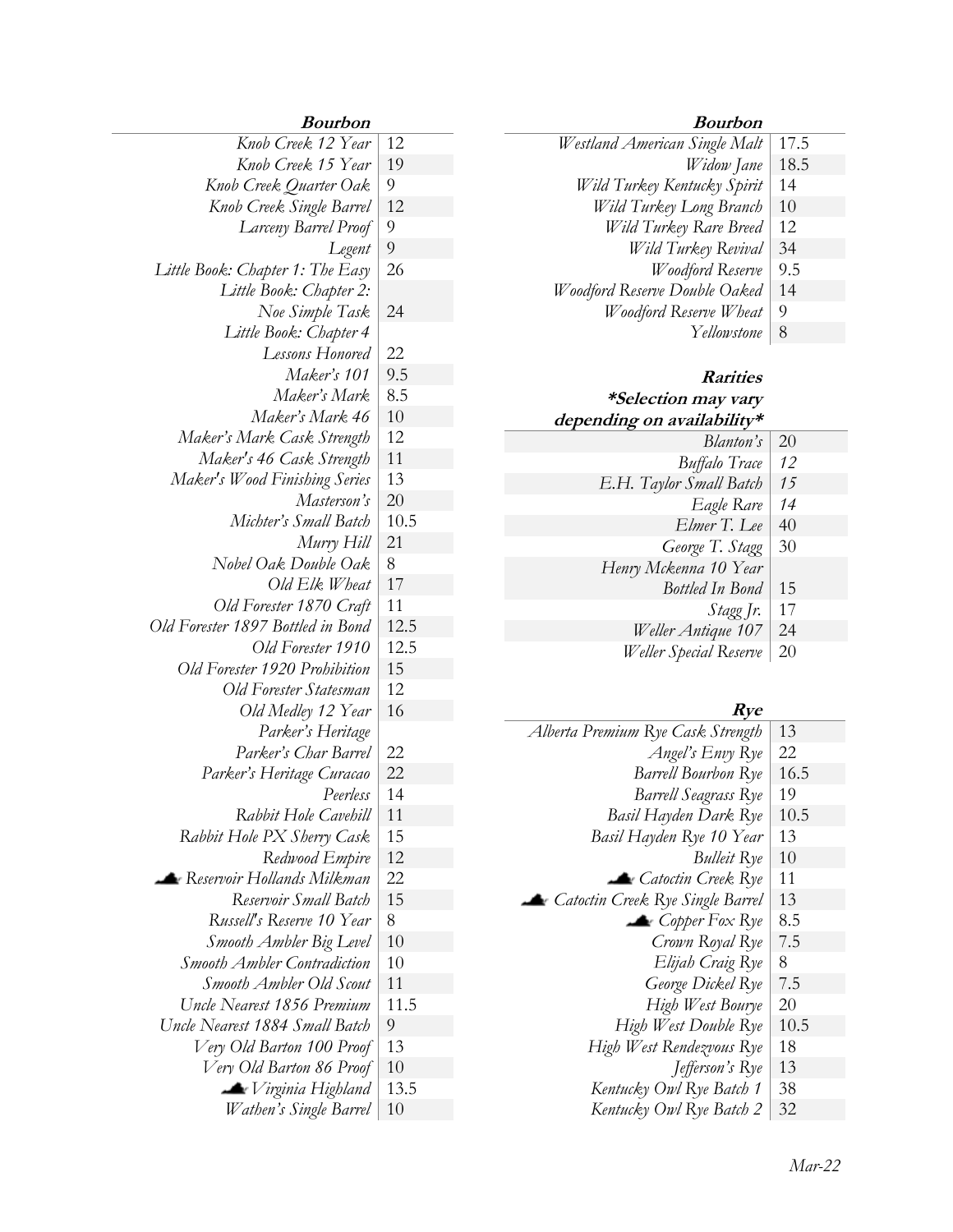| <i>Japanese</i>      |      |
|----------------------|------|
| Hatozaki Small Batch | 15   |
| Hibiki Harmony       | 16   |
| Kaiyo                | 15   |
| Kaiyo Cask Strength  | 22.5 |
| Kamiki               | 20   |
| Nikka Coffey Grain   | 18.5 |
| Nikka Pure Malt      | 19   |
| Suntory Toki         | 10   |
| Yamazaki 12 Year     | 21.5 |
|                      |      |

## **Canadian**

| Canadian Club                |      |
|------------------------------|------|
| Crown Royal                  | 7.5  |
| Crown Royal Apple            | 8    |
| Crown Royal Noble Collection | 15   |
| Crown Royal Peach            | 8    |
| Crown Royal Special Reserve  | 12.5 |
| Crown Royal Vanilla          | 8    |
| Seagram's 7                  |      |
| Seagram's V.O.               | 6.5  |

## **Scotch**

| Aberlour 12 Year                 | 15.5 |
|----------------------------------|------|
| Aberlour 16 Year                 | 21   |
| Aberlour A'Bundah                | 22.5 |
| Ardbeg                           | 13.5 |
| Balvenie 12 Year Double Wood     | 17   |
| Balvenie 14 Year Caribbean Cask  | 22   |
| <b>Balvenie 21 Year Portwood</b> | 42   |
| Bruichladdich                    | 14   |
| <b>Bruichladdich Octomore</b>    | 36   |
| Caol Ila                         | 16.5 |
| Chivas                           | 8    |
| Dalwhinnie Single Malt           | 13   |
| Dewar's White Label              | 7.5  |
| Famous Grouse                    | 7    |
| Forager's Keep 'Orphan Barrel'   | 74   |
| Glenfiddich 12 Year              | 15   |
| Glenfiddich 18 Year              | 18   |
| Glenlivet 12 Year                | 12   |
| Glenlivet 14 Year                | 16   |
| Glenlivet 18 Year                | 21   |

# **Rye**

| Knob Creek Rye                   | 8    |
|----------------------------------|------|
| Michter's Rye                    | 10.5 |
| Minor Case                       | 9    |
| Peerless                         | 18.5 |
| Pikesville                       | 12.5 |
| Rabbit Hole Boxergrail Rye       | 9.5  |
| Rabbit Hole Heigold Rye          | 13   |
| Redemption Rye                   | 8    |
| Reservoir Rye                    | 20   |
| Russell's Reserve 6 Year Rye     | 8.5  |
| Sazerac Rye 6 Year               | 8.5  |
| Tarnished Truth                  | 12   |
| Whistle Pig 15 Year              | 46   |
| Whistle Pig 18 Year              | 63   |
| Whistle Pig Farmstock            | 18.5 |
| Whistle Pig Piggyback 6 Year     | 9    |
| Whistle Pig Rye                  | 21   |
| Whistle Pig Rye 12 Year          | 32   |
| Whistle Pig The Boss Hog $\pi$ : |      |
| The Samurai Scientist            | 80   |
| Woodford Reserve Rye             | 11   |

## **Irish**

| <i>Bluespot</i>          | 16   |
|--------------------------|------|
| Bushmills                | 9    |
| <b>Bushmills</b> 10 Year | 11   |
| Greenspot                | 13   |
| Irishman Single Malt     | 12.5 |
| Jameson                  | 8    |
| Jameson Black Barrel     | 10   |
| Jameson IPA Caskmates    | 9    |
| Jameson Stout Caskmates  | 9    |
| Knappogue Castle         | 10   |
| Middleton 2019 Very Rare | 30   |
| Pogues                   | 10   |
| Proper 12                | 8    |
| Red Spot                 | 22   |
| Redbreast 12 Year        | 18   |
| Slane                    | 7    |
| Teeling                  | 10   |
| The Sexton               | 8.5  |
| Tullamore Dew 12 Year    | 11   |
| Tullamore Dew Rum Cask   | 8    |
| Writer's Tears           | 10   |
| Yellow Spot              | 24   |
|                          |      |